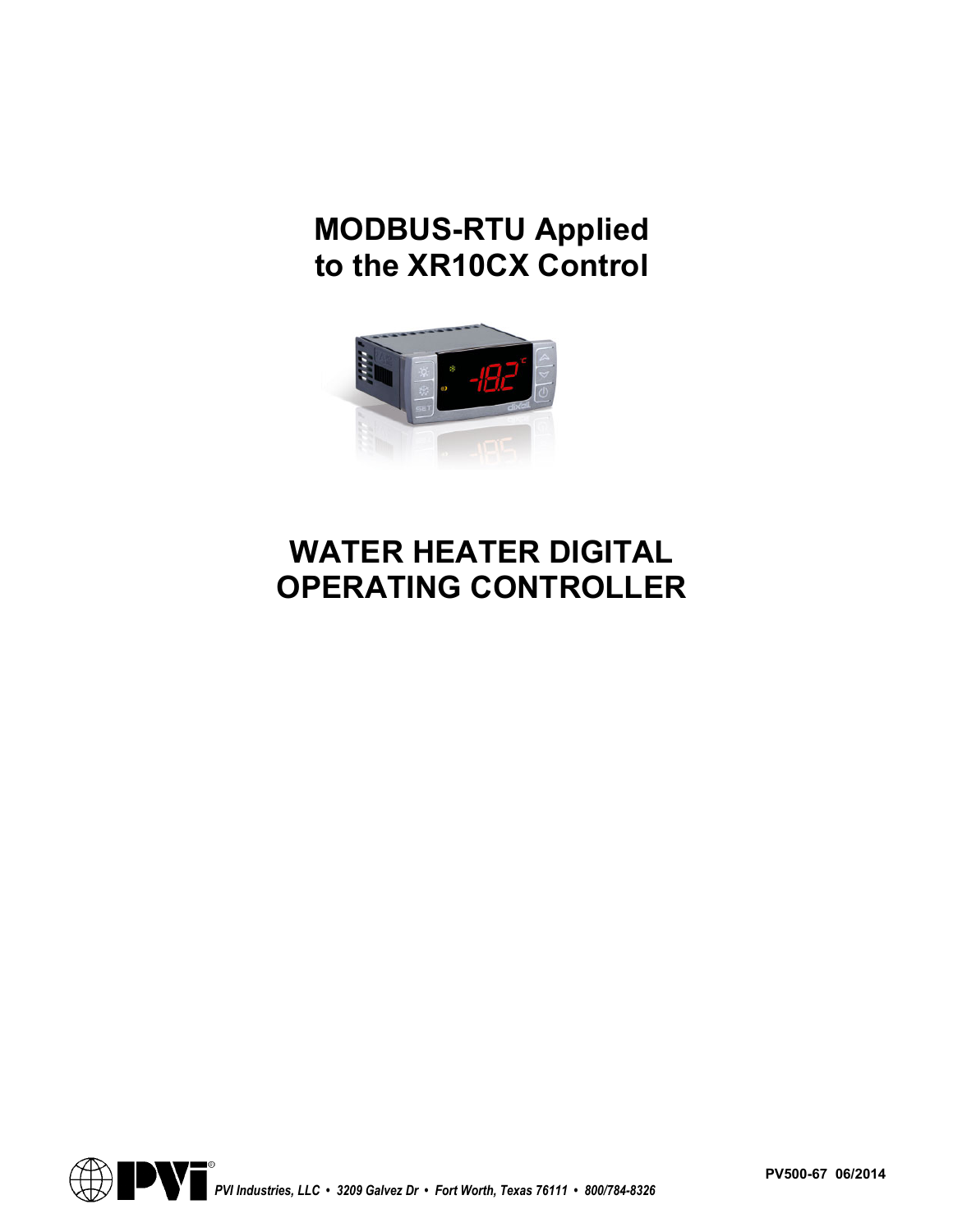# **Table of Contents**

| 1. |                                                                                                                                                                                                                                                                                                                                                                                                                                                                                                                                                                                                                                                                       |  |
|----|-----------------------------------------------------------------------------------------------------------------------------------------------------------------------------------------------------------------------------------------------------------------------------------------------------------------------------------------------------------------------------------------------------------------------------------------------------------------------------------------------------------------------------------------------------------------------------------------------------------------------------------------------------------------------|--|
| 2. | 2.1.1<br>2.2.1<br>2.2.2                                                                                                                                                                                                                                                                                                                                                                                                                                                                                                                                                                                                                                               |  |
|    | 3.1.1<br>3.1.2<br>3.1.3<br>3.2.1<br>3.2.2<br>3.2.3<br>3.3.1<br>SUCCESSFUL RESPONSE, READ HOLDING REGISTERS (0x03):------------------------------ 8<br>3.3.2<br>3.3.3<br>3.4.1<br>SUCCESSFUL RESPONSE FROM WRITE SINGLE REGISTER (0x06)------------------------- 9<br>3.4.2<br>EXCEPTION RESPONSE FROM WRITE SINGLE REGISTER (0x06): --------------------------- 9<br>3.4.3<br>MASTER COMMAND TO WRITE HOLDING REGISTER (0x10):--------------------------------- 10<br>3.5.1<br>SUCCESSFUL RESPONSE FROM WRITE HOLDING REGISTERS (0x10):-------------------- 10<br>3.5.2<br>EXCEPTION RESPONSE FROM WRITE HOLDING REGISTERS (0x10): ---------------------- 10<br>3.5.3 |  |
|    |                                                                                                                                                                                                                                                                                                                                                                                                                                                                                                                                                                                                                                                                       |  |
|    |                                                                                                                                                                                                                                                                                                                                                                                                                                                                                                                                                                                                                                                                       |  |
|    |                                                                                                                                                                                                                                                                                                                                                                                                                                                                                                                                                                                                                                                                       |  |
|    | 7.1.1                                                                                                                                                                                                                                                                                                                                                                                                                                                                                                                                                                                                                                                                 |  |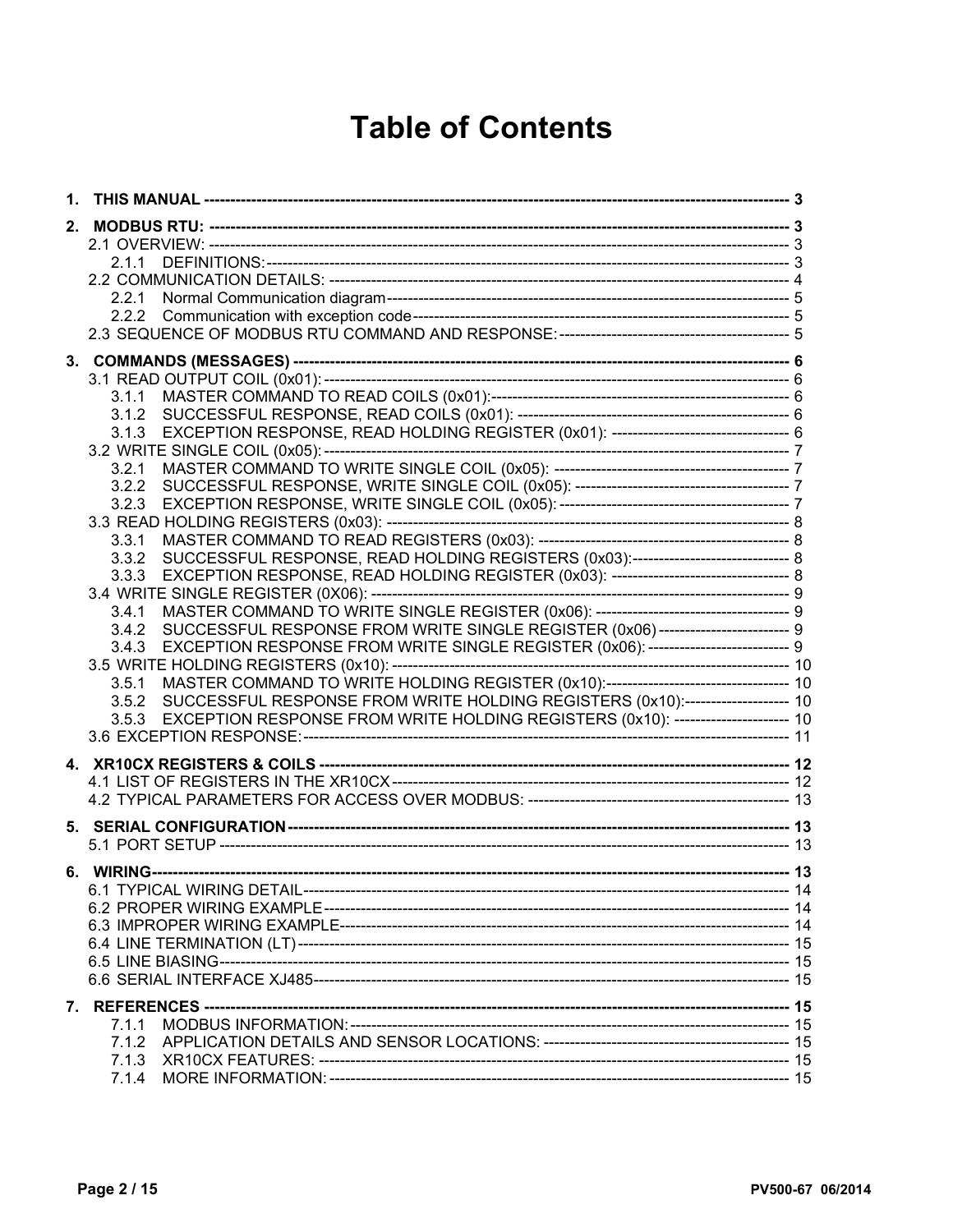## **1. THIS MANUAL**

This is a supplemental manual to cover the communication interface capabilities of the XR10CX thermostatic module using Modbus RTU. This manual will provide the particulars for the XR10CX, how the Modbus RTU protocol is implemented on the XR10CX, and how to interface with the XR10CX. For details on how to operate or configure the XR10CX, please refer to the XR10CX Manual.

This manual is not a complete or definitive guide to Modbus RTU communication. For detailed MODBUS and Modbus RTU information, consult other sources such as (www.modbus.org).

## **2. MODBUS RTU:**

## **2.1 OVERVIEW:**

Modbus RTU This is a communication over twisted pair from a Master device (also called a client) to multiple slave devices (also called servers). The master will send command to a particular slave. The slave will in turn process this command and respond to the Master. All communication is initiated by the Master. The XR10CX is a slave device and will not "talk" until a Master device talks to it first. Modbus RTU is widely used within Building Management Systems (BMS) and Industrial Automation Systems (IAS). This wide acceptance is due in large part to Modbus RTU's ease of use. Modbus RTU is a low level communications that contain no unit type, data scaling, or data description. Simply put, it is a list of addresses that can be read and/or written to. The type of data will have to be known by the receiving device in order for the data to be useful. Data types and available registers are usually provided as device documentation register list.

#### **2.1.1 DEFINITIONS:**

*MODBUS Protocol:* A messaging structure used for communication between devices, machines, sensors, and/or computers.

*Modbus-RTU: (Remote Terminal Unit)* Implementation of the Modbus protocol on top of a serial line with an RS-232, RS-485 or similar physical layer. The XR10CX uses 2-wire RS-485 Physical Layer and implements Modbus RTU.

*Master Device:* Also known as Client, this device initiates all communication on the RS-485 network. The Master will send commands to Slave Devices.

*Slave Device:* Also known as Server, this device will respond only when addressed by the Master device. When the Master sends the slave a command, it will perform the command and respond back to the Master with the data requested, or if no data is required, then it will simply echo the command.

*Slave Address:* Each slave device in a network is assigned a unique address from 1 to 247. When the Master requests data, the first byte it sends is the Slave address. This way each slave knows after the first byte whether or not to ignore the message.

*RS-485 (EIA-485):* A 2 wire (twisted pair) multi drop network. Each device can send data by holding positive and negative voltage on the line and reversing polarity on the 2 wires. When no devices are transmitting, the line will be tri-state. The recommended arrangement of the wires is as a connected series of point-to-point (multi-dropped) nodes, i.e. a line or bus, not a star, ring, or multiply connected network. The number of devices that can be connected to a single line is defined in the RS-485 standard by the input impedance of 32 UNIT LOADs. The wire and circuits interfacing on this 2 wire connection is considered the PHYSICAL LAYER. (RS-485 is the same physical layer as used with BACNET MSTP.)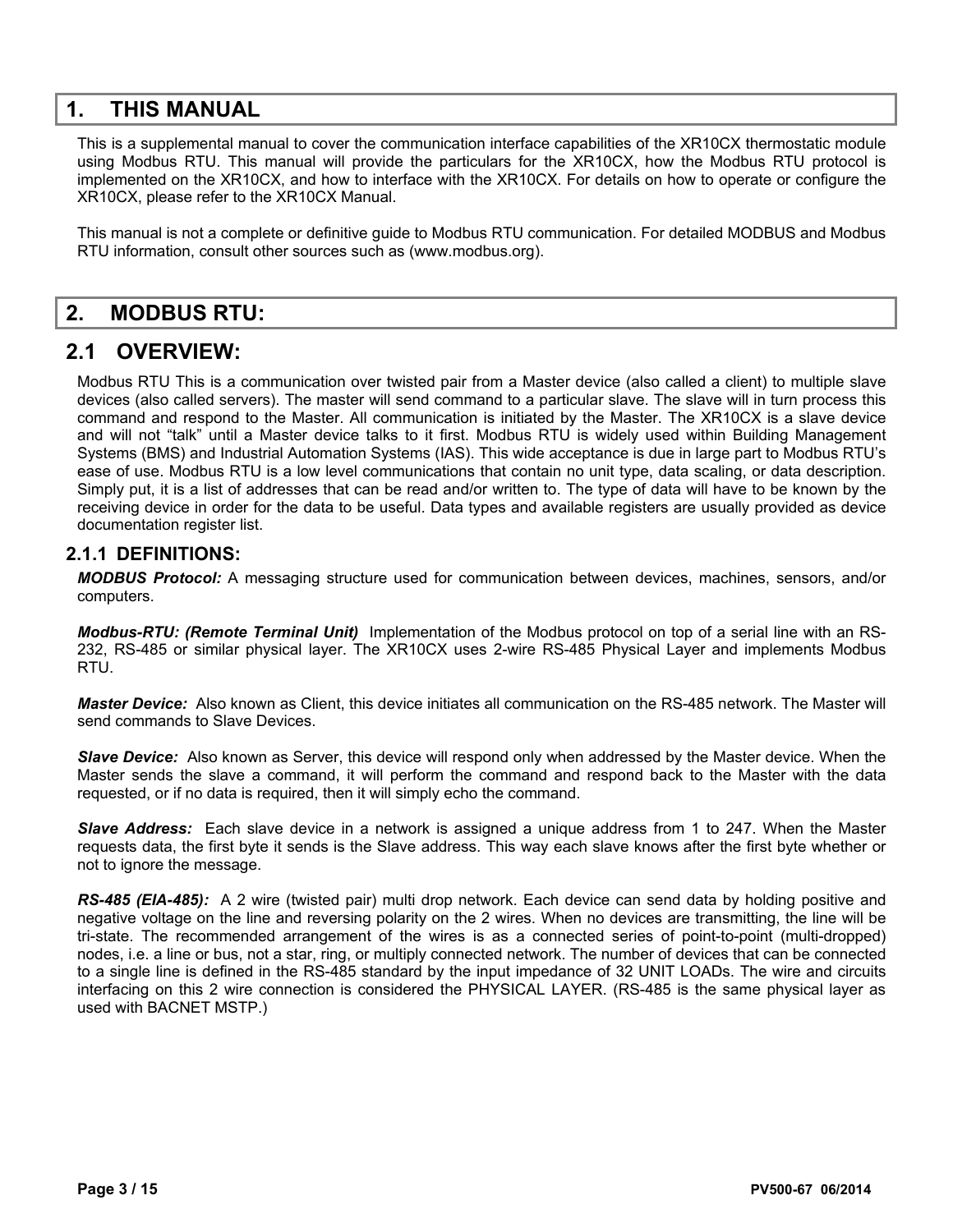*Line Termination: (LT)* On RS-485, ideally the two ends of the cable will have a termination resistor connected across the two wires. This helps with reducing noise and interference on high speed and long line lengths. In practice, it is not needed in low speed and short line lengths. When needed, adding a 150ohm resistor across the line at the end devices will reduce electrical noise and reflections.

*Biasing Resistors:* One device on the RS-485 line should have biasing resistors. This holds the line in a known state when no devices are transmitting (talking). Typically this would be the Master device.

*XR10CX Implementation:* Modbus RTU protocol, over RS-485 (EIA-485) physical layer using 2 wires. Each XR10CX should be considers 1 UNIT LOAD for the network loading. The XR10CX devices do not have biasing resistors. XR10CX will operate in slave mode and will only transmit when addressed by the Master device.

*Registers: (Holding Registers)* Each Register is 1 word defined as 2 bytes or 16 bits. See Table 2 for details of each Register. Holding registers are typically READ/WRITE but can be READ ONLY or WRITE ONLY. The XR10CX uses this type of register. All Registers are in the range of 40001-4999.

*Coils: (Output Coils or Boolean Variables)* The XR10CX support and uses Output Coils. Each coil is 1 bit and can be read or written to. Despite the name, they can be digital outputs, Boolean variables, or digital inputs.

*Register Numbers / Register Addresses:* Modbus can be confusing when referencing registers and their addresses. Modbus documentation is not consistent and terms are used interchangeably when they have different meanings. Register Addresses always start at 0 and count up, and Register Numbers are the actual number/name of the Register. Example the first Holding Register is 40001. This would be address 0. For each data type, the address would start at 0 again. To avoid confusion, this manual will reference Register Numbers only. Any reference to a Register less than 40000 simply needs the 40000 added to it. Setpoint ST1 is Register 769 or the actual Register Number 40769. For a list of all available registers, see Table 2.

*Input Registers, Discrete Inputs and Coils:* MODBUS defines several types of data. The only data used by the  $XR10CX$ <sup>®</sup> is the Holding Register (40001 – 49999) and Output Coils (00001 – 09999). The XR10CX does not use Input Registers, or Inputs Coils.

*CRC ERROR CHECKING:* Modbus-RTU includes an error-checking field that is based on a Cyclical Redundancy Checking (CRC) method performed on the message contents. The CRC field checks the contents of the entire message. The CRC field contains a 16-bit value as the last 2 bytes in any message. The low-order byte of the field is appended first, followed by the high-order byte. The CRC value is calculated by the sending device, which appends the CRC to the message. The receiving device recalculated a CRC during receipt of the message, and compares the calculated value to the actual value it received in the CRC field. If the two values are not equal, the message will be ignored. Most Energy Management software packages will automatically calculate the CRC values as a normal part of the protocol.

## **2.2 COMMUNICATION DETAILS:**

The MODBUS application data unit is built by the Master (client) that initiates a MODBUS transaction. The function indicates to the slave (server) what kind of action to perform. The function code field of a MODBUS data unit is coded in one byte. When a message is sent from a Master to a Slave device the function code field tells the Slave what kind of action to perform. The message contains information that the Slave uses to take the action defined by the function code. If no error occurs in receiving the message from the Master, the slave will respond to the Master. The response (Slave to Master) message contains the data requested, if no data was requested, it will echo the Master's command. See Figure 1 for a diagram of a successful communication. If the slave is unable to execute the command (example: invalid command, unreachable address), the message contains an error code and an exception code. See Figure 2 for diagram of an exception response. See Table 1 for a list of exception codes.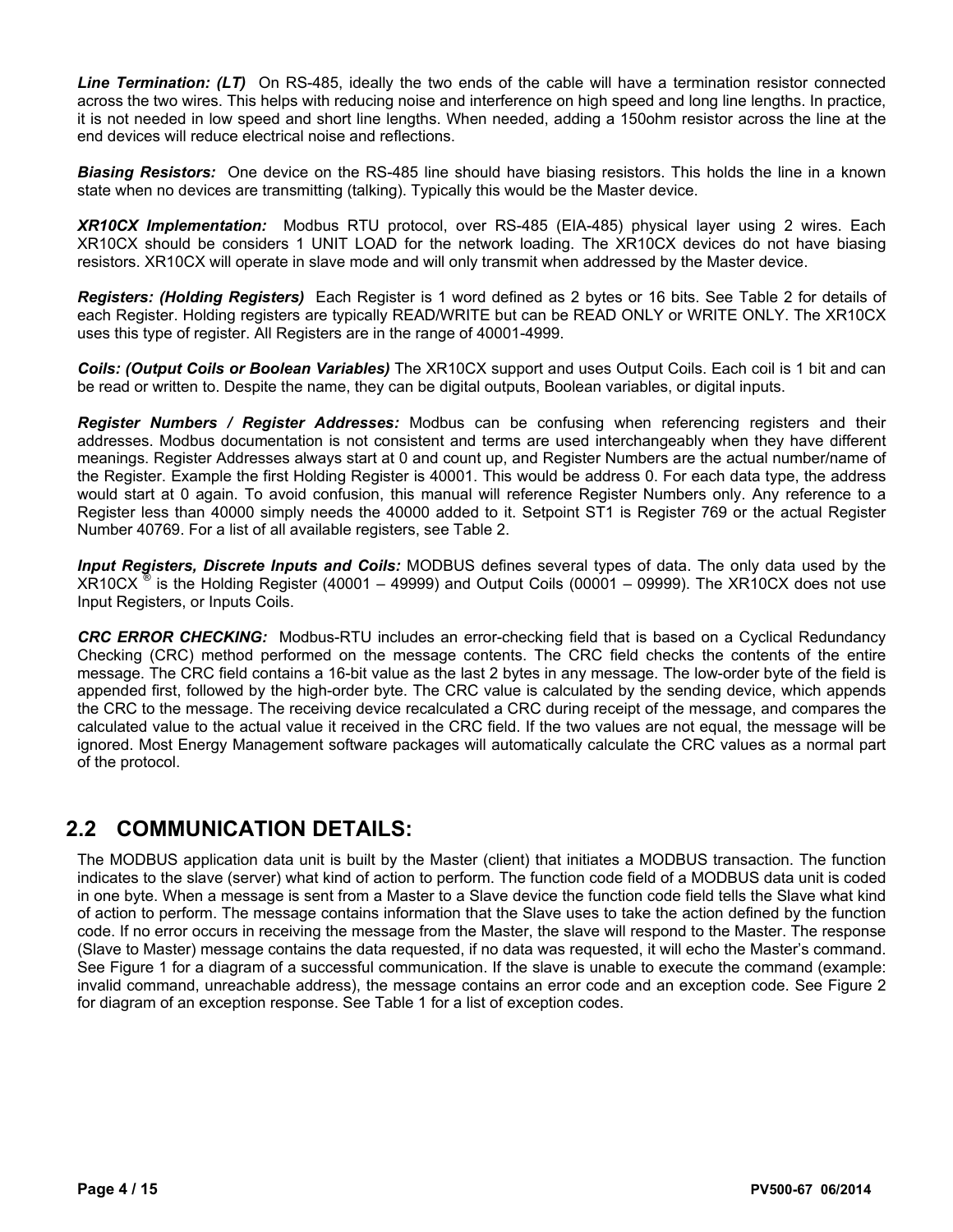#### **2.2.1 Normal Communication diagram**





MODBUS Transaction (Error Free)

#### **2.2.2 Communication with exception code**



*Figure 2 MODBUS Transaction (Error, Exception Code response)*

## **2.3 SEQUENCE OF MODBUS RTU COMMAND AND RESPONSE:**

- 1) Master (Automation System) Sends command to Slave devices (XR10CX)
- 2) After transmitting, the Master turns off the line driver and listens
- 3) All Slave Devices receives command. (They are in listen mode)
	- a) If address matches Slave address and the CRC is valid, that Slave will process command.
		- i) If command was successfully processed
			- (1) Slave responds with its own slave address, and echoes the command it received, and includes any data that may have been requested by the Master.
			- (2) After sending, the Slave goes back to listen mode.
		- ii) If command was not successfully processed
			- (1) Slave will respond with and exception response and exception code indicating why it was not processed.
				- (a) Possible caused would be invalid address. See Table 1 Exception Codes
			- (2) After sending, The Slave goes back to listen mode.
	- b) If the command received fails the CRC validation, no response is given.
	- c) If the command received does not match the Slave address, no response is given.
	- d) If the command is incomplete, no response is given.
	- e) If no command is received, no response is given.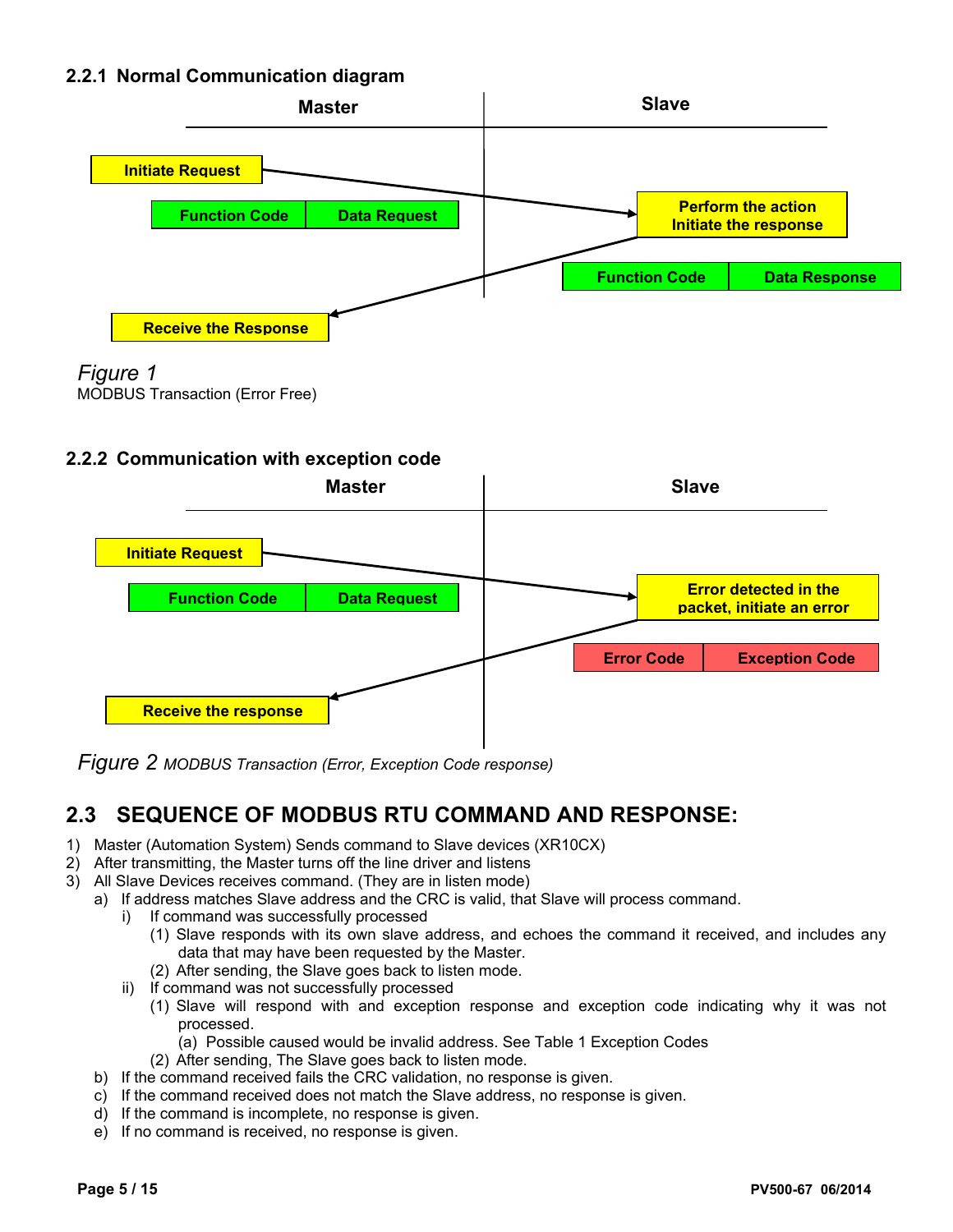## **3. COMMANDS (MESSAGES)**

Modbus standard has several commands used to access different types of data. The XR10CX only uses the data type called Holding Registers (40001 – 49999) and Output Coils (00001 – 09999). There are only 3 commands needed to access the Holding Registers, and 2 commands for the Output Coils. The Modbus specification allow reading and writing to multiple sequential registers, but the maximum number of registers that can be read or written to in one command is 5. The limit for reading Coils is 80 and writing coils is only 1 at a time. This is a limitation of the XR10CX device. In the following commands, the actual address will be used, the command indicates the type of register it is. For example, the first Register 40001 will have address 0 and the first Coil 00001 will also have address 0.

## **3.1 READ OUTPUT COIL (0x01):**

Read Coils from device. Coil status will be packed into the data bytes in the response. Only requested Coil data is valid and the extra bits that may be present for padding the bytes should be ignored.

#### **3.1.1 MASTER COMMAND TO READ COILS (0x01):**

| Slave<br>Address | Function<br>Code 0x01 | Coil<br>Address<br>(MSByte) | Coil<br>Address<br>(LSByte) | Number of<br>Coils<br>(MSByte) | Number of<br>Coils<br>(LSByte) | <b>CRC</b><br>(LSByte) | CRC<br>(MSByte) |
|------------------|-----------------------|-----------------------------|-----------------------------|--------------------------------|--------------------------------|------------------------|-----------------|
|                  |                       |                             |                             |                                |                                |                        |                 |

*Slave Address:* (1 byte): Device address that receives the command. Range: 1-247.

*Function Code:* (1 byte): Code = 0x01 (Read Output Coil).

*Coil Address:* (2 bytes): The address of the first coil to be read, reading multiple registers is sequential.

*Number of Coils:* (2 bytes): Number of Elements (Coils) that the device has to return (3 = 3 Coils or bits). No more than 80 Elements (Coils) allowed. (Each coil is 1 bit).

*CRC:* (2 bytes): CRC calculated for the frame data received and is used to verify the integrity of data received.

#### **3.1.2 SUCCESSFUL RESPONSE, READ COILS (0x01):**

| Slave<br>Address | <b>Success</b><br>echo:<br>Code<br>0x01 | Number<br>οf<br><b>Bytes</b> | Data | Data | Data | <b>CRC</b><br>(LSByte) | <b>CRC</b><br>(MSByte) |
|------------------|-----------------------------------------|------------------------------|------|------|------|------------------------|------------------------|
|------------------|-----------------------------------------|------------------------------|------|------|------|------------------------|------------------------|

*Slave Address:* (1 byte): The address of the slave responding. Same as the address in the initiating command. *Function Code:* (1 byte): Code = 0x01 Echo from the initiating command.

*Number of Bytes:* (1 byte): Defines the number of bytes followed minus the CRC.

*Data:* Byte data buffer, length is "Number of Bytes" long. Coil data I contained in this data. The first 8 Coils will be the first Byte.

*CRC:* (2 bytes):

### **3.1.3 EXCEPTION RESPONSE, READ HOLDING REGISTER (0x01):**

| Slave<br>Address | Exception<br>$0x01 + 0x80$<br>Error: 0x81 | Exception<br>Code<br>see list | <b>CRC</b><br>(LSByte) | CRC<br>(MSByte) |
|------------------|-------------------------------------------|-------------------------------|------------------------|-----------------|
|                  |                                           |                               |                        |                 |

*Slave Address:* (1 byte): The address of the slave responding. Same as the address in the initiating command. *Exception Response:* (1 byte): Code = 0x01 Echo from the initiating command plus high bit 0x80 = 0x81. *Exception Code:* (1 byte): Defines the number of bytes followed minus the CRC. See Table 1 for explanation of exceptions. *CRC:* (2 bytes):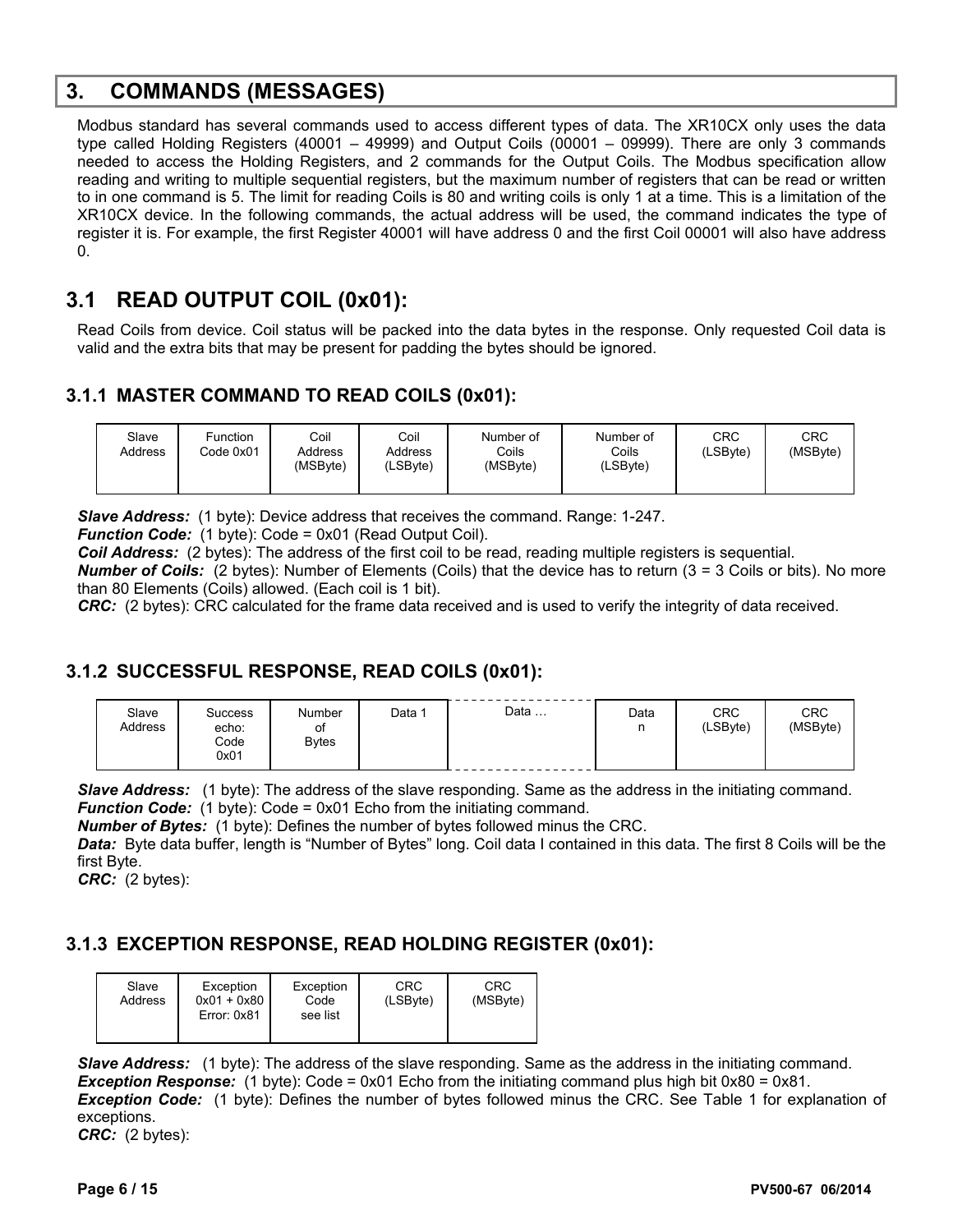## **3.2 WRITE SINGLE COIL (0x05):**

Write to a single Coil. For multiple coils, use multiple commands. You SET (1) the coil by sending 0xFF00 in the Data field. You RESET (0) the coil by sending 0x0000.

#### **3.2.1 MASTER COMMAND TO WRITE SINGLE COIL (0x05):**

| Slave<br>Address | Function<br>Code 0x05 | Coil<br>Address<br>(MSByte) | Coil<br>Address<br>(LSByte) | Data<br>(MSByte) | Data<br>(LSByte) | CRC<br>(LSByte) | CRC<br>(MSByte) |
|------------------|-----------------------|-----------------------------|-----------------------------|------------------|------------------|-----------------|-----------------|
|                  |                       |                             |                             |                  |                  |                 |                 |

*Slave Address:* (1 byte): Device address that receives the command. Range: 1-247.

*Function Code:* (1 byte): Code = 0x05 (Read Output Coil).

*Coil Address:* (2 bytes): The address of the first coil to be read, reading multiple registers is sequential.

*Data:* (2 bytes): 0x000 will RESET (0), and 0xFF00 will SET (1) the coil.

*CRC:* (2 bytes): CRC calculated for the frame data received and is used to verify the integrity of data received.

#### **3.2.2 SUCCESSFUL RESPONSE, WRITE SINGLE COIL (0x05):**

| Slave<br>Address | Success<br>Echo<br>Code 0x05 | Coil<br>Address<br>(MSByte) | Coil<br>Address<br>(LSByte) | Data<br>(MSByte) | Data<br>(LSByte) | <b>CRC</b><br>(LSByte) | CRC<br>(MSByte) |
|------------------|------------------------------|-----------------------------|-----------------------------|------------------|------------------|------------------------|-----------------|
|------------------|------------------------------|-----------------------------|-----------------------------|------------------|------------------|------------------------|-----------------|

*Slave Address:* (1 byte): The address of the slave responding. Same as the address in the initiating command. *Function Code:* (1 byte): Code = 0x05 Echo from the initiating command.

*Coil Address:* (2 bytes): Echo from initiating command.

*Data:* (2 bytes): Echo from initiating command.

*CRC:* (2 bytes):

#### **3.2.3 EXCEPTION RESPONSE, WRITE SINGLE COIL (0x05):**

|  | Slave<br>Address | Exception<br>$0x05 + 0x80$<br>Error: 0x85 | Exception<br>Code<br>see list | CRC<br>(LSByte) | CRC<br>(MSByte) |
|--|------------------|-------------------------------------------|-------------------------------|-----------------|-----------------|
|--|------------------|-------------------------------------------|-------------------------------|-----------------|-----------------|

**Slave Address:** (1 byte): The address of the slave responding. Same as the address in the initiating command. **Exception Response:** (1 byte): Code = 0x05 Echo from the initiating command plus high bit 0x80 = 0x85. *Exception Code:* (1 byte): Defines the number of bytes followed minus the CRC. See Table 1 for explanation of exceptions.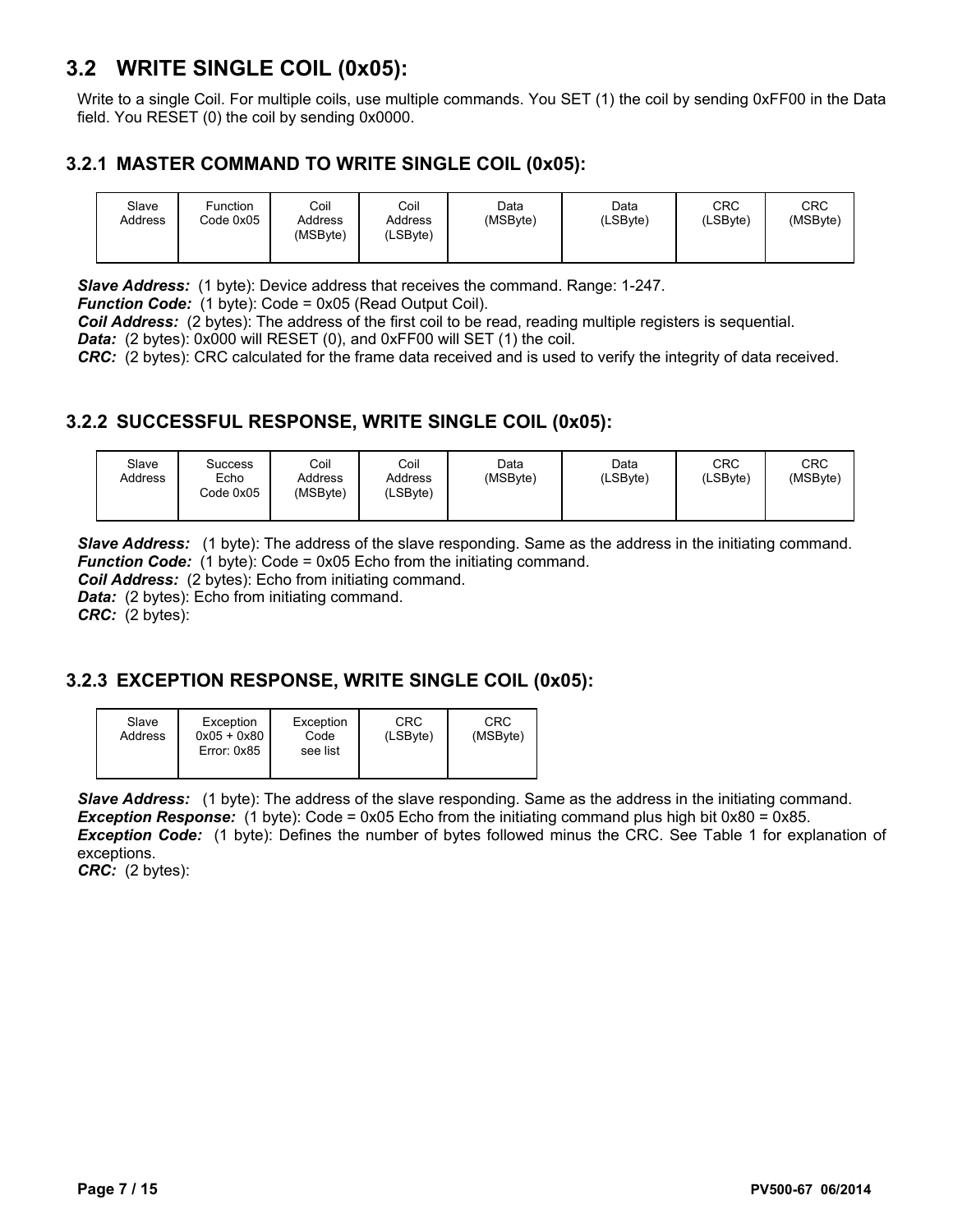## **3.3 READ HOLDING REGISTERS (0x03):**

Read a single register or multiple registers from the XR10CX. Response will be the values stored in the registers.

#### **3.3.1 MASTER COMMAND TO READ REGISTERS (0x03):**

| Slave<br>Address | Function<br>Code 0x03 | Register<br>Address<br>(MSByte) | Register<br>Address<br>(LSByte) | Number of<br>Registers<br>(MSByte) | Number of<br>Registers<br>(LSByte) | <b>CRC</b><br>(LSByte) | <b>CRC</b><br>(MSByte) |
|------------------|-----------------------|---------------------------------|---------------------------------|------------------------------------|------------------------------------|------------------------|------------------------|
|------------------|-----------------------|---------------------------------|---------------------------------|------------------------------------|------------------------------------|------------------------|------------------------|

*Slave Address:* (1 byte): Device address that receives the command. Range: 1-247.

*Function Code:* (1 byte): Code = 0x03 (Read holding register).

*Register Address:* (2 bytes): The address of the first register to be read, reading multiple registers is sequential. *Number of Registers:* (2 bytes): Number of Elements (Registers) that the device has to return (3 = 3 Registers). No more than 5 Elements (registers) allowed. (Each register is 16 bits).

*CRC:* (2 bytes): CRC calculated for the frame data received and is used to verify the integrity of data received.

### **3.3.2 SUCCESSFUL RESPONSE, READ HOLDING REGISTERS (0x03):**

| Slave<br>Address | Success<br>echo:<br>Code<br>0x03 | Number<br>οt<br><b>Bytes</b> | Data | Data | Data<br>n<br>ш | <b>CRC</b><br>(LSByte) | <b>CRC</b><br>(MSByte) |
|------------------|----------------------------------|------------------------------|------|------|----------------|------------------------|------------------------|
|------------------|----------------------------------|------------------------------|------|------|----------------|------------------------|------------------------|

*Slave Address:* (1 byte): The address of the slave responding. Same as the address in the initiating command. *Function Code:* (1 byte): Code = 0x03 Echo from the initiating command.

*Number of Bytes:* (1 byte): Defines the number of bytes followed minus the CRC.

**Data:** Byte data buffer, length is "Number of Bytes" long.

*CRC:* (2 bytes):

#### **3.3.3 EXCEPTION RESPONSE, READ HOLDING REGISTER (0x03):**

| Slave<br>Address | Exception<br>$0x03 + 0x80$<br>Error: 0x83 | Exception<br>Code<br>see list | CRC<br>(LSByte) | CRC<br>(MSByte) |
|------------------|-------------------------------------------|-------------------------------|-----------------|-----------------|
|                  |                                           |                               |                 |                 |

*Slave Address:* (1 byte): The address of the slave responding. Same as the address in the initiating command. **Exception Response:** (1 byte): Code = 0x03 Echo from the initiating command plus high bit 0x80 = 0x83. *Exception Code:* (1 byte): Defines the number of bytes followed minus the CRC. See Table 1 for explanation of exceptions.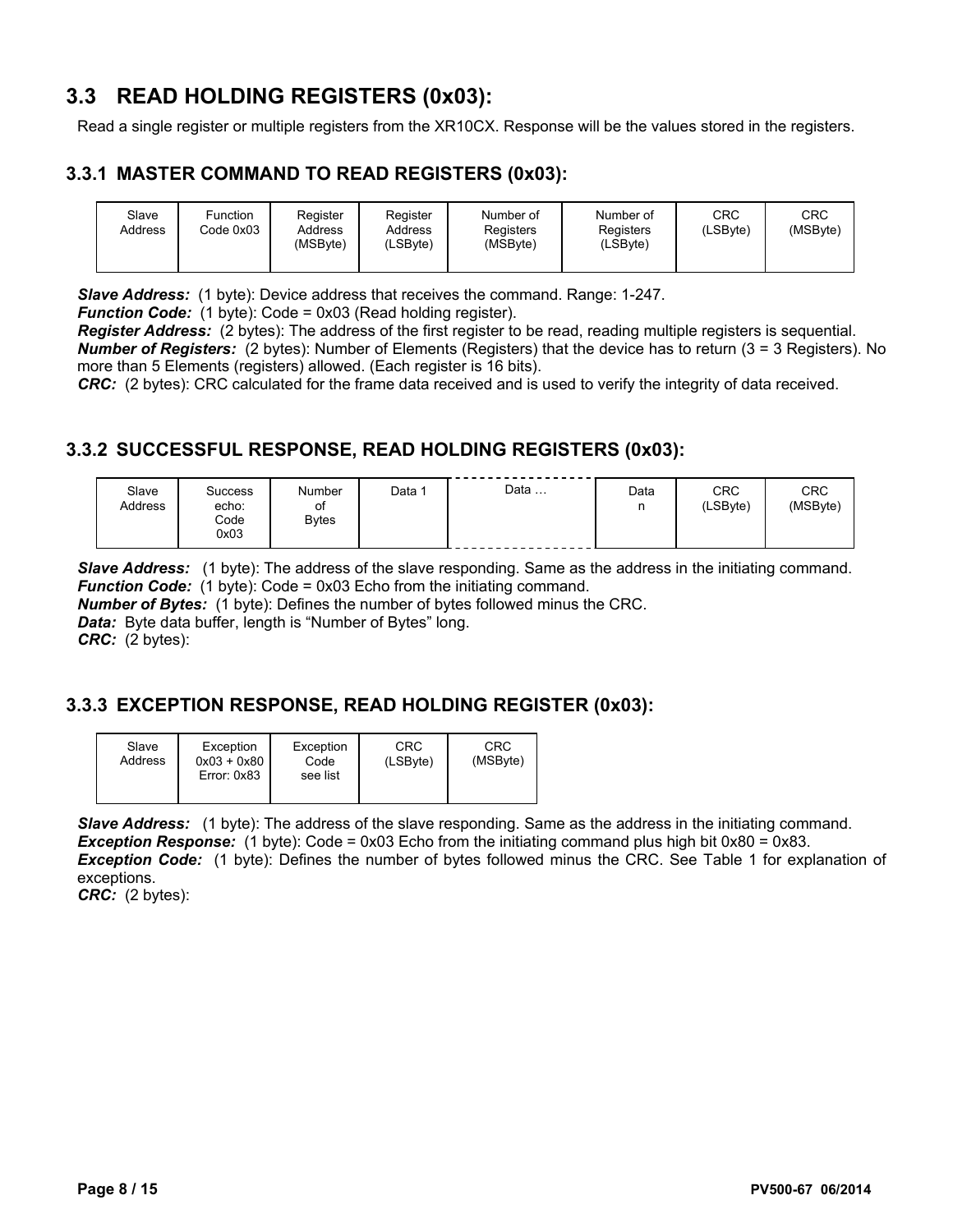## **3.4 WRITE SINGLE REGISTER (0X06):**

Command to write a value to a single register. Response will be the data written.

#### **3.4.1 MASTER COMMAND TO WRITE SINGLE REGISTER (0x06):**

| Slave<br>Address | Function<br>Code 0x06 | Register<br>Address<br>(MSByte) | Register<br>Address<br>(LSByte) | Data<br>(MSByte) | Data<br>(LSByte) | CRC<br>(LSByte) | CRC<br>(MSByte) |
|------------------|-----------------------|---------------------------------|---------------------------------|------------------|------------------|-----------------|-----------------|
|                  |                       |                                 |                                 |                  |                  |                 |                 |

*Slave Address:* (1 byte): Device address that receives the command. Range: 1-247.

*Function Code:* (1 byte): Code = 0x06 (Write single register).

*Register Address:* (2 bytes): The address of the register to be written to.

*Data:* (2 bytes): The data to write.

*CRC:* (2 bytes): CRC calculated for the frame data received and has to be used to verify the integrity of data received.

### **3.4.2 SUCCESSFUL RESPONSE FROM WRITE SINGLE REGISTER (0x06)**

| Slave<br>Address | Success:<br>Code 0x06 | Register<br>Address<br>(MSByte) | Register<br>Address<br>(LSByte) | Data<br>(MSByte) | Data<br>(LSByte) | CRC<br>(LSByte) | CRC<br>(MSByte) |
|------------------|-----------------------|---------------------------------|---------------------------------|------------------|------------------|-----------------|-----------------|
|------------------|-----------------------|---------------------------------|---------------------------------|------------------|------------------|-----------------|-----------------|

*Slave Address:* (1 byte): The address of the slave responding. Same as the address in the initiating command. *Function Code:* (1 byte): Code = 0x06 Echo from the initiating command.

*Register Address:* (2 bytes): The address of the register that was written.

*Data: (2 bytes): Byte data buffer, will contain the same data that was sent in initiating command. CRC:* (2 bytes):

#### **3.4.3 EXCEPTION RESPONSE FROM WRITE SINGLE REGISTER (0x06):**

| Slave<br>Address | Exception<br>$0x06 + 0x80$<br>Error: 0x86 | Exception<br>Code<br>see list | CRC<br>(LSByte) | CRC<br>(MSByte) |
|------------------|-------------------------------------------|-------------------------------|-----------------|-----------------|
|                  |                                           |                               |                 |                 |

*Slave Address:* (1 byte): The address of the slave responding. Same as the address in the initiating command. **Exception Response:** (1 byte): Code = 0x06 Echo from the initiating command plus high bit 0x80 = 0x86. *Exception Code:* (1 byte): Defines the number of bytes followed minus the CRC. See Table 1 for explanation of exceptions.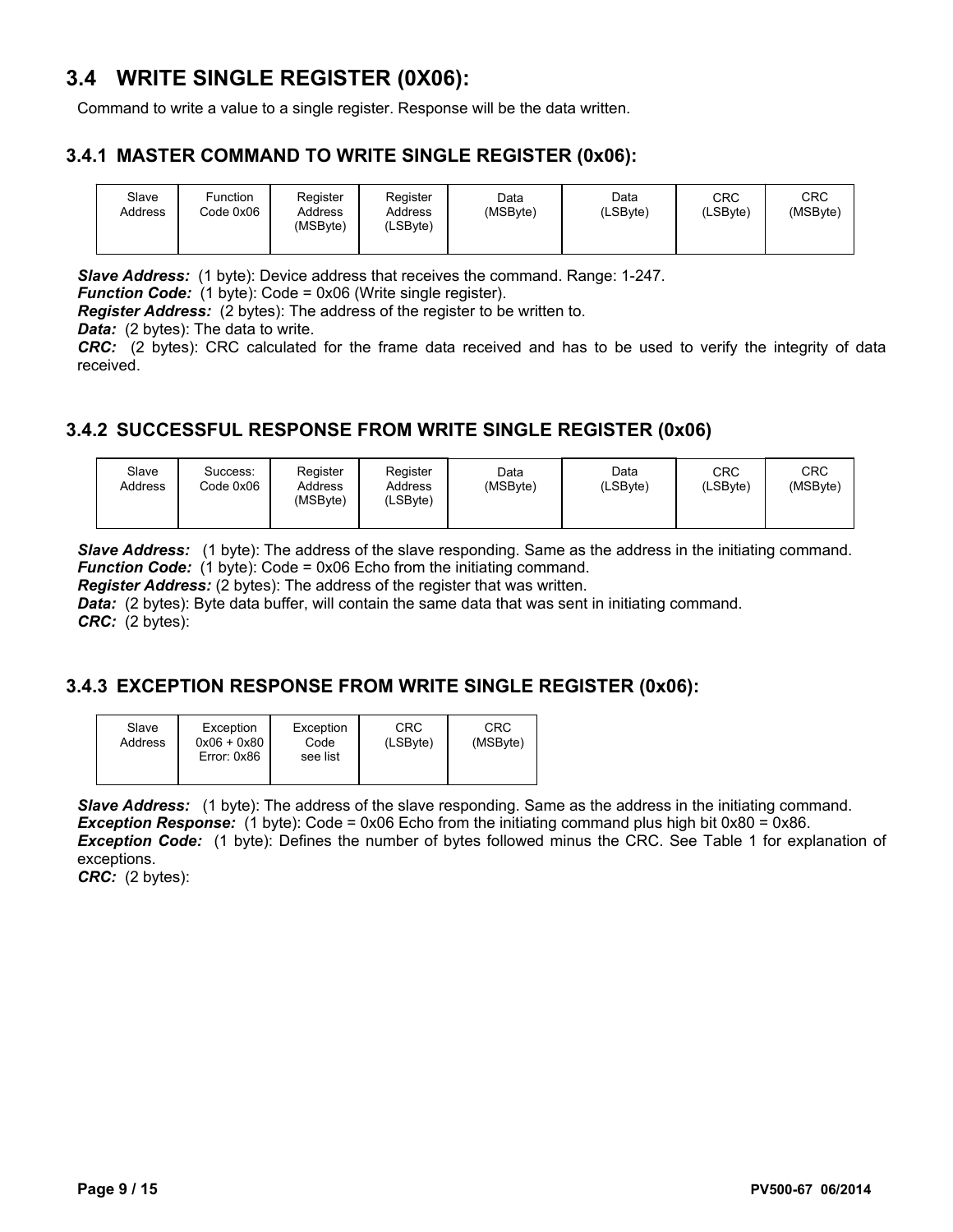## **3.5 WRITE HOLDING REGISTERS (0x10):**

Command to write 1-5 registers. Limit is 5 registers. Response will be the number of registers written.

#### **3.5.1 MASTER COMMAND TO WRITE HOLDING REGISTER (0x10):**

| Slave<br>Address | Function<br>Code 0x10 | Register<br>Address<br>(MSBvte) | Register<br>Address<br>(LSByte) | Number<br>Registers<br>(MSByte) | Number<br>Registers<br>(LSByte) | Num<br>Byte | Data | CRC<br>LSBvte) | CRC<br>(MSByte) |
|------------------|-----------------------|---------------------------------|---------------------------------|---------------------------------|---------------------------------|-------------|------|----------------|-----------------|
|                  |                       |                                 |                                 |                                 |                                 |             |      |                |                 |

*Slave Address:* (1 byte): Device address that receives the command. Range: 1-247.

*Function Code:* (1 byte): Code = 0x10 (Write holding registers 1-5).

*Register Address:* The address of the first register to write to.

*Number of Registers:* (2 bytes): Defines the number of Elements (Registers) to write to. No more than 5 Elements allowed for the XR10CX.

*Num Byte:* (1 byte): Defines the number of bytes followed minus the CRC. The number of bytes has to be double the number of addressed Elements (Number of bytes = 2 x number of Registers).

*Data* (Num Byte or 2 X Number of Registers): Data to be written in MSByte, LSByte order.

*CRC:* (2 bytes): CRC calculated for the frame data received and has to be used to verify the integrity of data received.

#### **3.5.2 SUCCESSFUL RESPONSE FROM WRITE HOLDING REGISTERS (0x10):**

| Slave<br>Address | Function<br>Code<br>0x10 | Register<br>Address<br>(MSByte) | Register<br>Address<br>(LSByte) | Number<br>Registers<br>(MSByte) | Number<br>Registers<br>(LSByte) | CRC<br>(LSByte) | CRC<br>(MSByte) |
|------------------|--------------------------|---------------------------------|---------------------------------|---------------------------------|---------------------------------|-----------------|-----------------|
|------------------|--------------------------|---------------------------------|---------------------------------|---------------------------------|---------------------------------|-----------------|-----------------|

**Slave Address:** (1 byte): The address of the slave responding. Same as the address in the initiating command. *Function Code:* (1 byte): Code = 0x10 Echo from the initiating command.

*Register Address:* (2 bytes): The address of the register that was written.

*Number Registers:* (2 bytes): The number of registers written.

*CRC:* (2 bytes):

#### **3.5.3 EXCEPTION RESPONSE FROM WRITE HOLDING REGISTERS (0x10):**

| Slave<br>Address | Error, Code<br>$0x10 + 0x80$<br>Error: 0x90 | Exception<br>Code, see list | CRC<br>(LSByte) | CRC<br>(MSByte) |
|------------------|---------------------------------------------|-----------------------------|-----------------|-----------------|
|                  |                                             |                             |                 |                 |

**Slave Address:** (1 byte): The address of the slave responding. Same as the address in the initiating command. **Exception Response:** (1 byte): Code = 0x10 Echo from the initiating command plus high bit 0x80 = 0x90. *Exception Code:* (1 byte): Defines the number of bytes followed minus the CRC. See Table 1 for explanation of exceptions.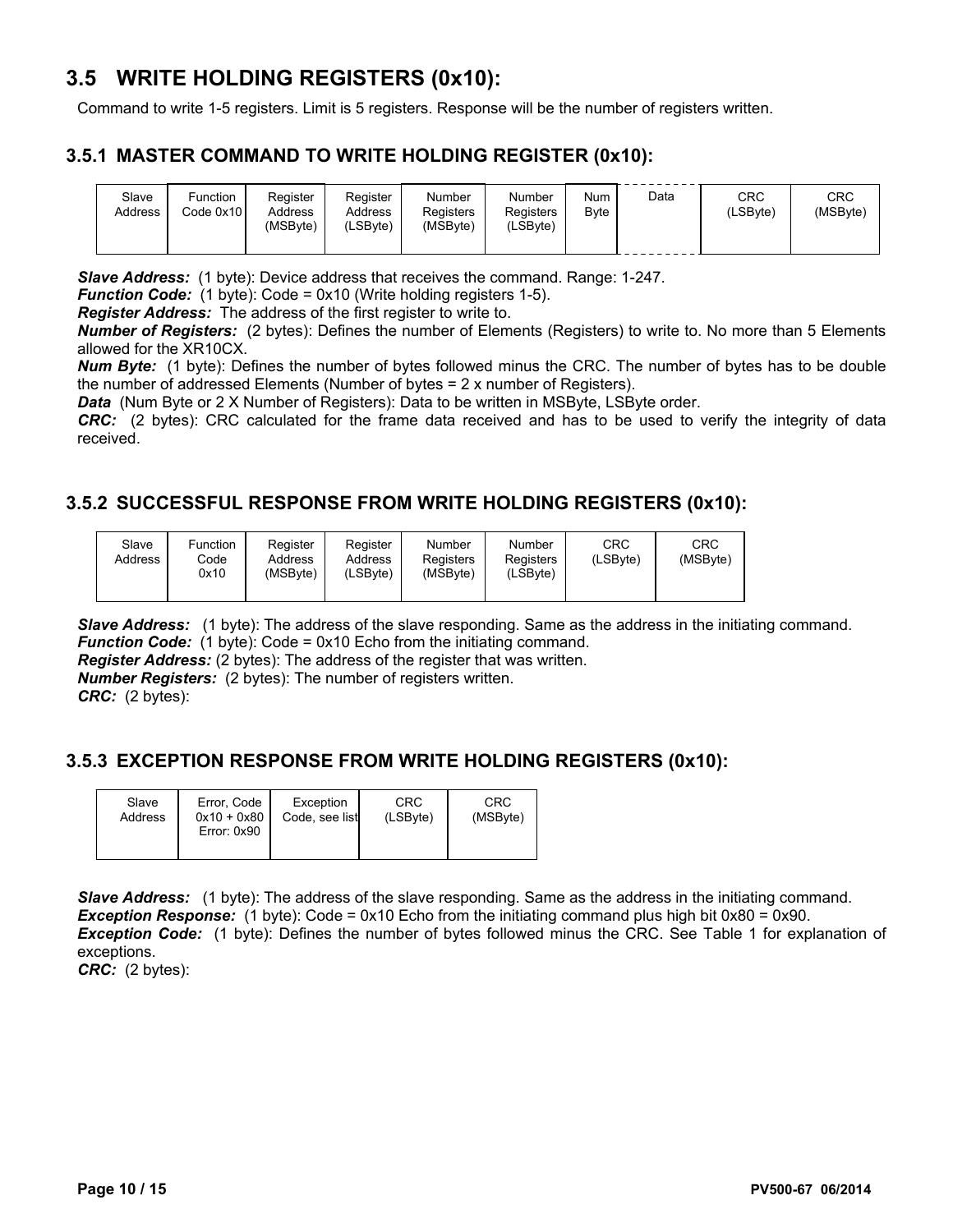# **3.6 EXCEPTION RESPONSE:**

Exceptions result from a valid packet being received by the Slave device but the slave is unable to complete the command. This can be the result of an invalid address, or a write command to a read only Register. Table 1 provides an explanation of each Exception Code and the possible cause.

| <b>Exception</b><br>Code | <b>Name</b>                 | <b>Meaning</b>                                                                                                                                                                                                                                           |  |  |  |
|--------------------------|-----------------------------|----------------------------------------------------------------------------------------------------------------------------------------------------------------------------------------------------------------------------------------------------------|--|--|--|
| 01                       | <b>Illegal Function</b>     | The function code received in the query is not an<br>allowable action for the slave. Only function codes<br>0x03, 0x06, 0x10 are valid commands.                                                                                                         |  |  |  |
| 02                       | Illegal Data Address        | The data address received in the query is not an<br>allowable address for the slave. More specifically,<br>the combination of reference number and transfer<br>length is invalid.                                                                        |  |  |  |
| 03                       | Illegal Data Value          | Requesting a register that does not exist. More<br>than 5 elements requested. Writing a parameter<br>out of range. Writing to read only register.                                                                                                        |  |  |  |
| 04                       | <b>Slave Device Failure</b> | An unrecoverable error occurred while the slave<br>was attempting to perform the requested action.<br>The device didn't succeed in reading or writing<br>requested operation. Operation (Ram, E2, RTC<br>and etc) is not completing operation correctly. |  |  |  |
| 06                       | <b>Slave Device Busy</b>    | The device can't execute requested operation at<br>this time. Busy in another analogue operation.<br>Master has to repeat the same request at another<br>time.                                                                                           |  |  |  |

#### *Table 1 EXCEPTION CODES:*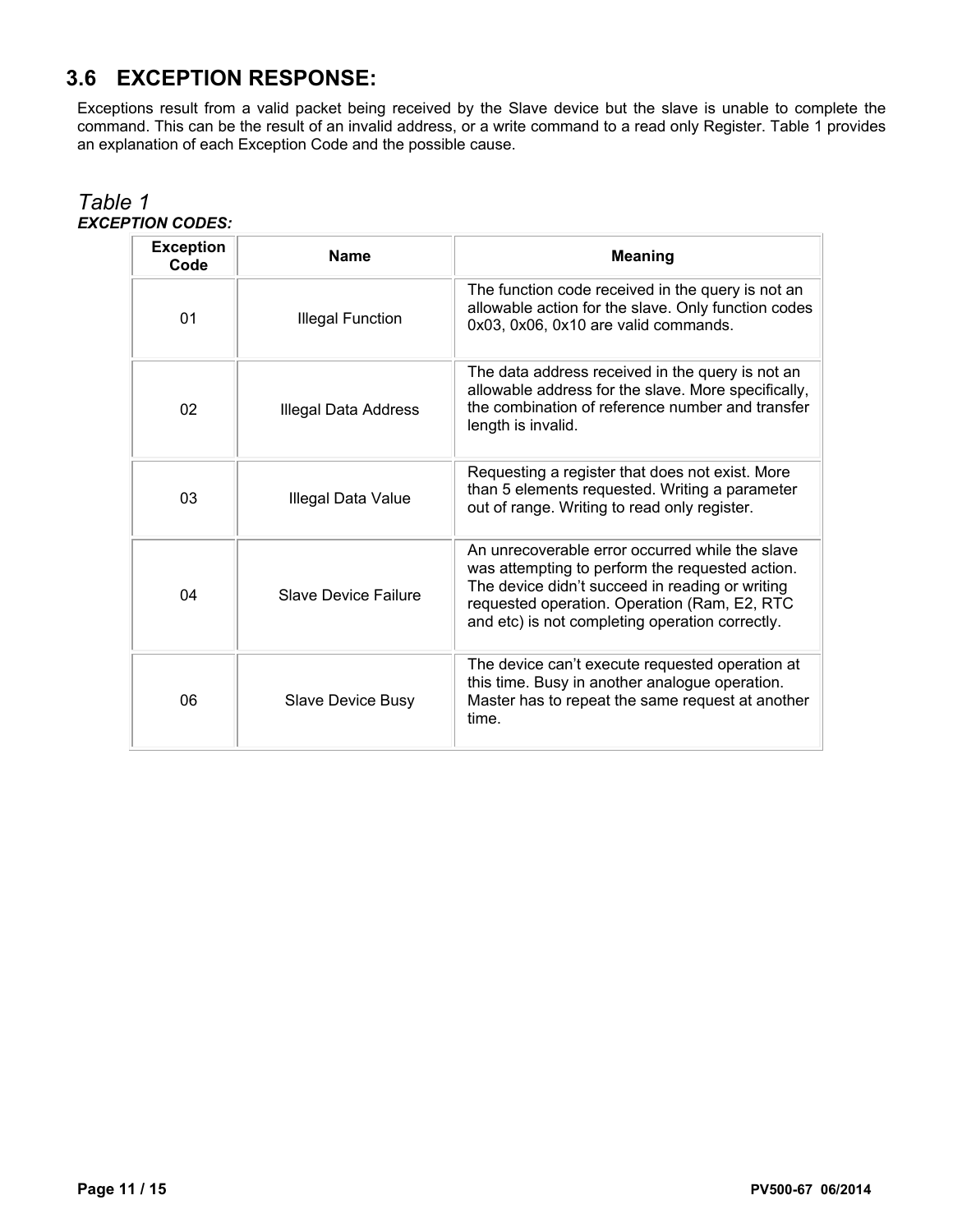# **4. XR10CX REGISTERS & COILS**

# **4.1 LIST OF REGISTERS IN THE XR10CX**

### *Table 2*

List of registers for the XR10CX Label is the descriptive text displayed on the XR10CX or on the terminal labels.

| Label      |            | <b>Description</b>             | Coil | Register |       |
|------------|------------|--------------------------------|------|----------|-------|
|            |            |                                |      |          |       |
| PRB1       | Read       | Probe 1 Temperature            |      |          | 40257 |
| <b>HY</b>  | Read/Write | Differential                   |      |          | 40769 |
| <b>ALd</b> | Read/Write | Temperature Alarm Delay        |      |          | 40830 |
| <b>DAo</b> | Read/Write | Temp Alarm Delay at Startup    |      |          | 40831 |
| <b>Did</b> | Read/Write | Dig Input Alarm Delay 0-255min |      |          | 40847 |
| Adr        | Read/Write | Modbus Address 1-247           |      |          | 40852 |
| <b>Set</b> | Read/Write | <b>System Setpoint</b>         |      |          | 40864 |
|            |            |                                |      |          |       |
|            |            |                                |      |          |       |
|            |            |                                |      | Coil     |       |
|            |            |                                |      |          |       |
|            | Read/Write | On Off for Control             |      | 513      |       |
|            | Read/Write | <b>Keypad Lock</b>             |      | 516      |       |
|            | Read/Write | Mute Buz and Any-Alarm         |      | 517      |       |
|            | Read       | Digital input Pin 9            |      | 520      |       |
|            | Read       | Probe 1 Error                  |      | 521      |       |
|            | Read       | Probe 2 Error                  |      | 522      |       |
|            | Read       | Probe 3 Error                  |      | 523      |       |
|            | Read       | Probe 4 Error                  |      | 524      |       |
|            | Read       | High Temperature Alarm Pb1     |      | 525      |       |
|            | Read       | Low Temperature Alarm Pb1      |      | 526      |       |
|            | Read       | Alarm from External input      |      | 529      |       |
|            | Read       | <b>EEPROM Failure</b>          |      | 532      |       |
|            | Read       | ANY-Alarm Can be Muted         |      | 538      |       |
|            | Read       | Relay Call For Heat            |      | 543      |       |
|            | Read       | Buzzer On with Ext or Hi Alarm |      | 545      |       |
|            |            |                                |      |          |       |
|            |            |                                |      |          |       |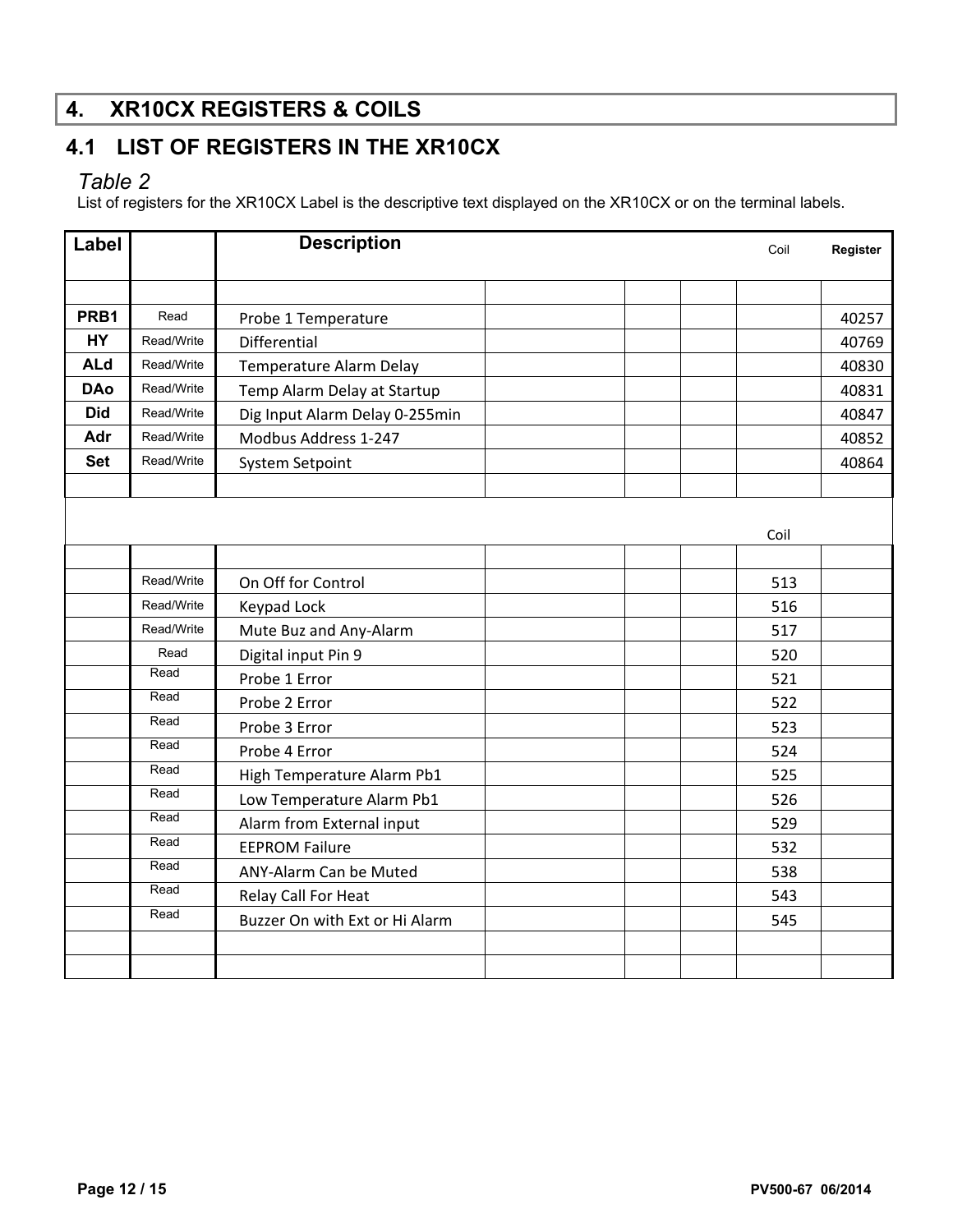## **4.2 TYPICAL PARAMETERS FOR ACCESS OVER MODBUS:**

#### *Setpoint: Modbus Register 40864*

Set Set point, This is the typical system setpoint. Read/Write.

#### *Modbus network ID or Address. Modbus Register 40852*

Adr Serial address 0÷247 This is the Modbus address. You should configure this with the keypad.

#### *Temperature of Probe: Modbus Registers 40257*

(TP1) Probe 1 temperature Degrees F (40257) This is the operating probe that Set references. Read only.

#### *Output Relays (Burner ON): Modbus Coil 543*

Statas of Relay, if it is ON the signal for burner is also ON.

#### *Alarms: Modbus Coil 538*

Alarms are not typically used on this device.

#### *CONTROL, ON/OFF (Enable/Disable) Modbus Coil 513*

ON=257 or 0x0101, OFF=1 or 0x0001

In the OFF state, no heating signal will be present, no alarms, all relay outputs are open, and no temperature are displayed. The display will show the word "OFF". It is still possible to read the probe temperatures and other parameters over Modbus.

This is a write only register. Reading this register will provide invalid results.

### **5. SERIAL CONFIGURATION**

### **5.1 PORT SETUP**

*Baud Rate:* 9600bps (Not adjustable) *Data Length: 8 bit* (Not adjustable) **Parity:** None (Not adjustable) *Stop Bits:* 1 (Not adjustable) *Start/Stop:* Silent interval of 3 characters minimum *Minimum Time Between Retry:* 500 msec

## **6. WIRING**

Modbus RTU uses the same wiring practice and wire as BACNET MSTP.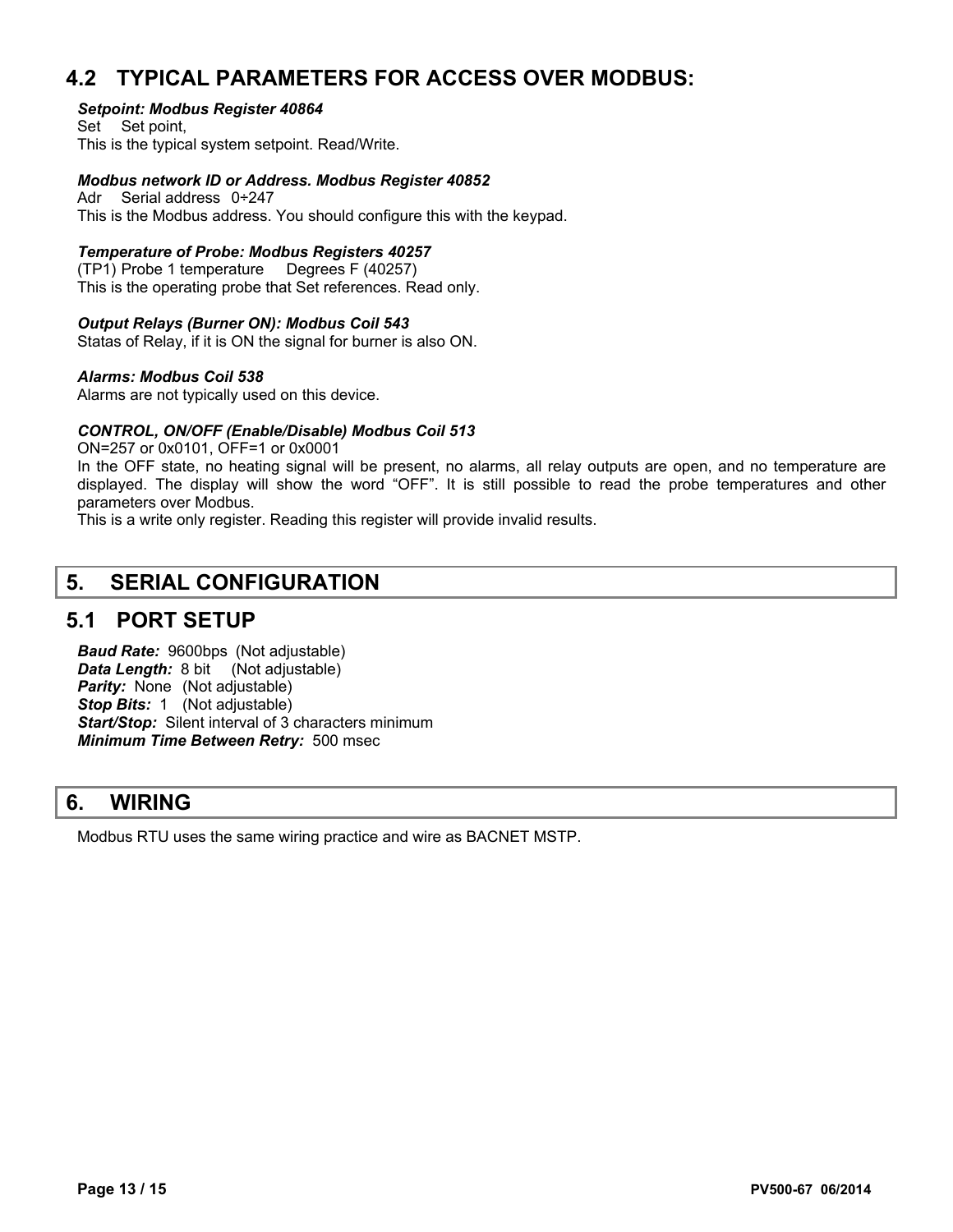## **6.1 TYPICAL WIRING DETAIL**



*Figure 3* Wiring of a typical Modbus RTU network with XR10CX devices

## **6.2 PROPER WIRING EXAMPLE**



*Figure 4* Correctly wired RS-485 Daisy Chain

## **6.3 IMPROPER WIRING EXAMPLE**



*Figure 5* Wiring is not correct. Not a daisy chain and the master is not at an end.